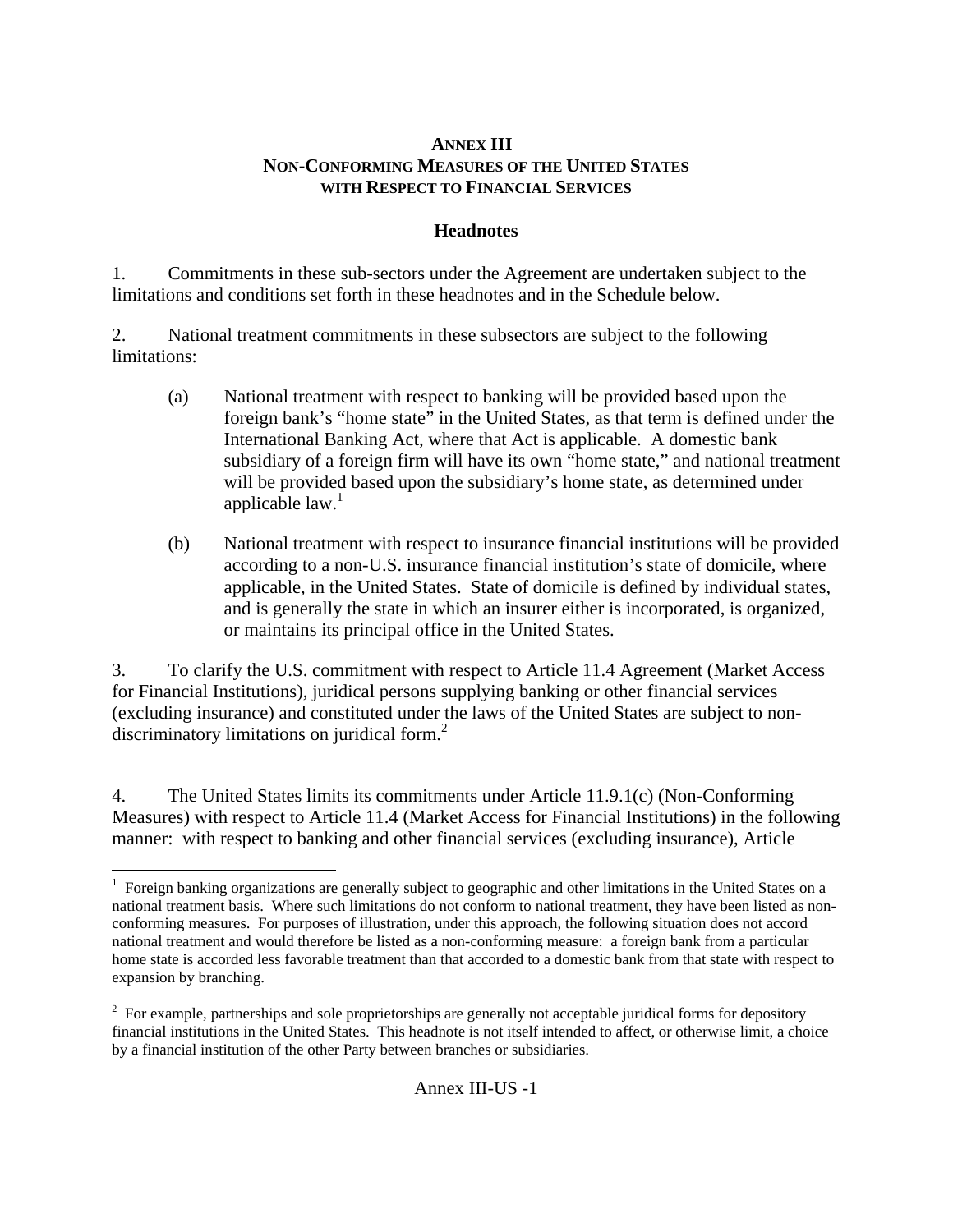11.9.1(c) shall apply only to non-conforming measures relating to Article 11.4 (a) and not to those non-conforming measures relating to Article 11.4(b).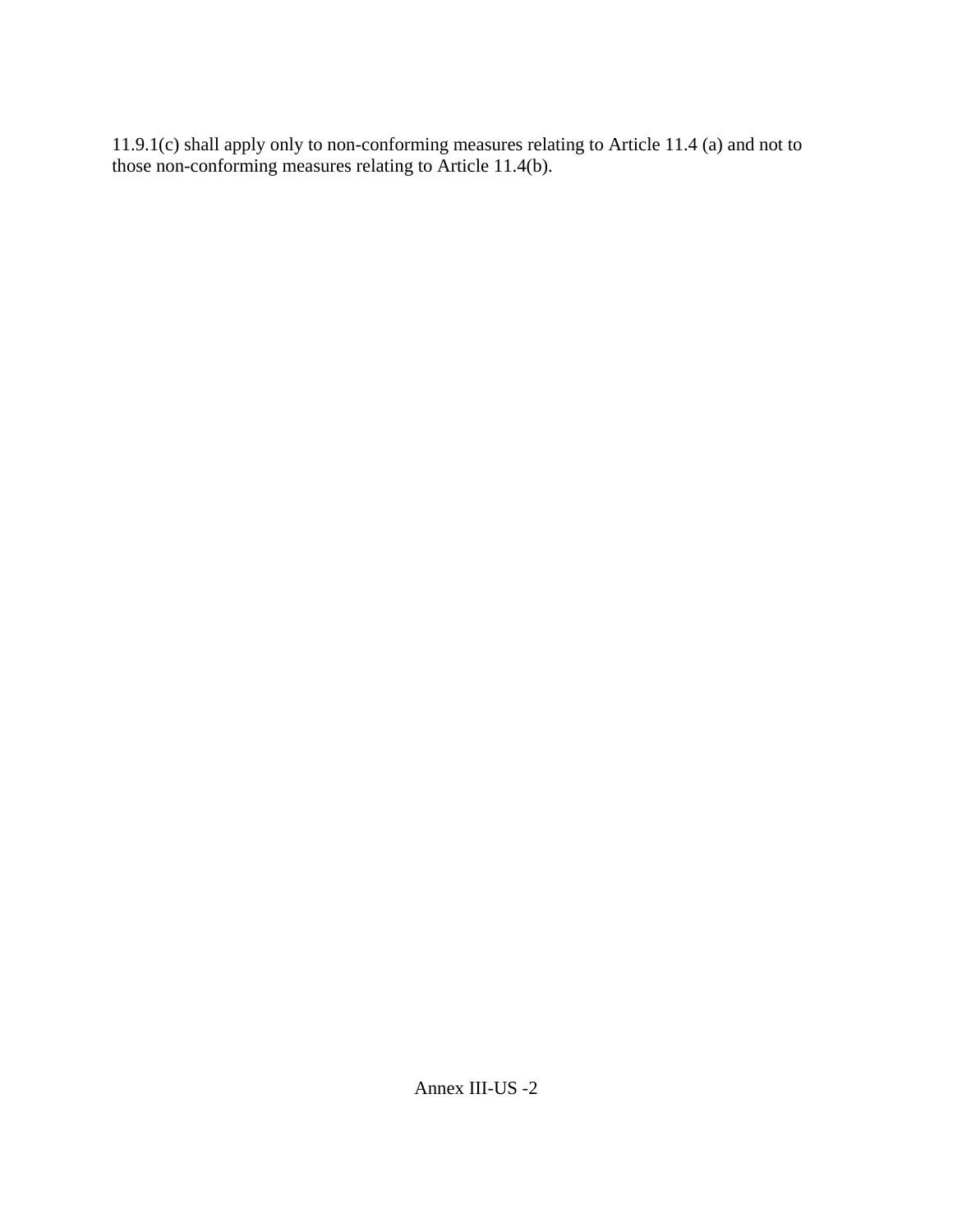## **Schedule of the United States with Respect to Financial Services**

| Sector:                       | <b>Financial Services</b>                                                                                                                                                                                         |
|-------------------------------|-------------------------------------------------------------------------------------------------------------------------------------------------------------------------------------------------------------------|
| <b>Sub-Sector:</b>            | Banking and Other Financial Services (Excluding Insurance)                                                                                                                                                        |
| <b>Obligations Concerned:</b> | Senior Management and Boards of Directors (Article 11.8)                                                                                                                                                          |
| <b>Level of Government:</b>   | Central                                                                                                                                                                                                           |
| <b>Measures:</b>              | 12 U.S.C. § 72                                                                                                                                                                                                    |
| <b>Description:</b>           | All directors of a national bank must be U.S. citizens, except that<br>the Comptroller of the Currency may waive the citizenship<br>requirement for not more than a minority of the total number of<br>directors. |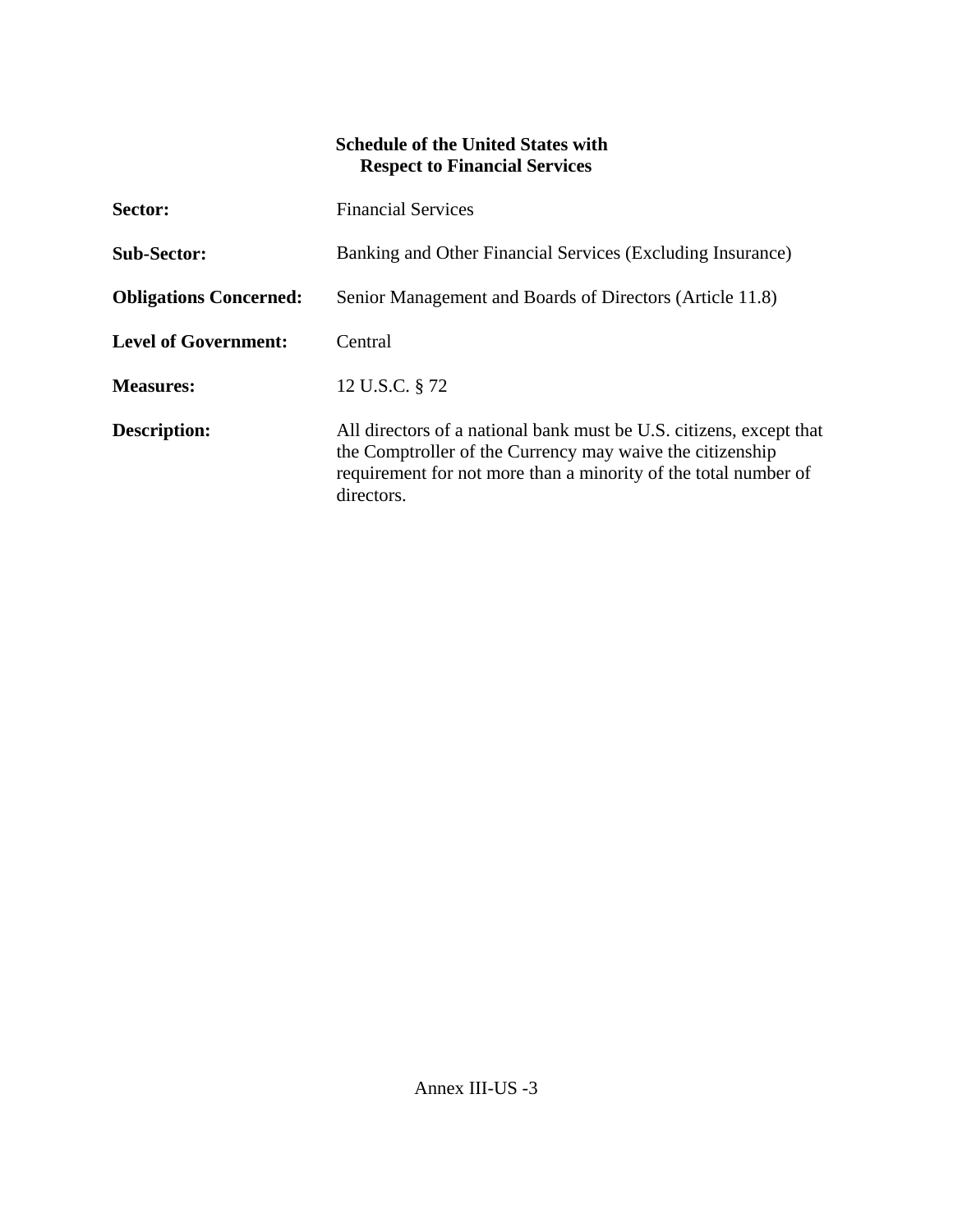| Sector:                       | <b>Financial Services</b>                                                                                                                                                 |
|-------------------------------|---------------------------------------------------------------------------------------------------------------------------------------------------------------------------|
| <b>Sub-Sector:</b>            | Banking and Other Financial Services (Excluding Insurance)                                                                                                                |
| <b>Obligations Concerned:</b> | National Treatment (Article 11.2)<br>Market Access for Financial Institutions (Article 11.4)                                                                              |
| <b>Level of Government:</b>   | Central                                                                                                                                                                   |
| <b>Measures:</b>              | 12 U.S.C. § 619                                                                                                                                                           |
| <b>Description:</b>           | Foreign ownership of Edge corporations is limited to foreign banks<br>and U.S. subsidiaries of foreign banks, while domestic non-bank<br>firms may own such corporations. |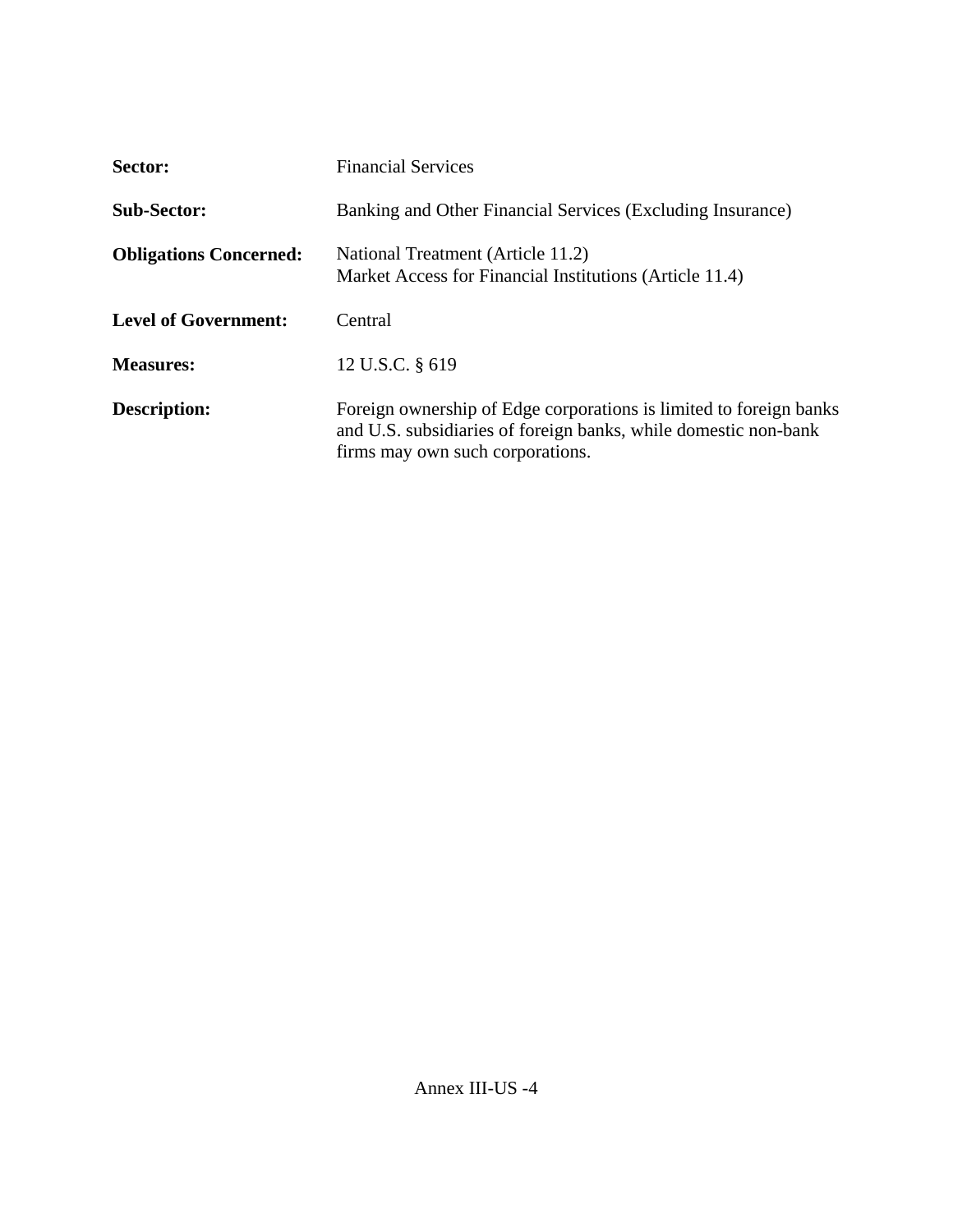| Sector:                       | <b>Financial Services</b>                                                                                                                                                                                                                                                                       |
|-------------------------------|-------------------------------------------------------------------------------------------------------------------------------------------------------------------------------------------------------------------------------------------------------------------------------------------------|
| <b>Sub-Sector:</b>            | Banking and Other Financial Services (Excluding Insurance)                                                                                                                                                                                                                                      |
| <b>Obligations Concerned:</b> | National Treatment (Article 11.2)<br>Market Access for Financial Institutions (Article 11.4)                                                                                                                                                                                                    |
| <b>Level of Government:</b>   | Central                                                                                                                                                                                                                                                                                         |
| <b>Measures:</b>              | 12 U.S.C. § 1463 et seq. & 12 U.S.C. § 1751 et seq.                                                                                                                                                                                                                                             |
| <b>Description:</b>           | Federal and state laws do not permit a credit union, savings bank,<br>or savings association (both of the latter two entities may be also<br>called thrift institutions) in the United States to be established<br>through branches of corporations organized under a foreign<br>country's law. |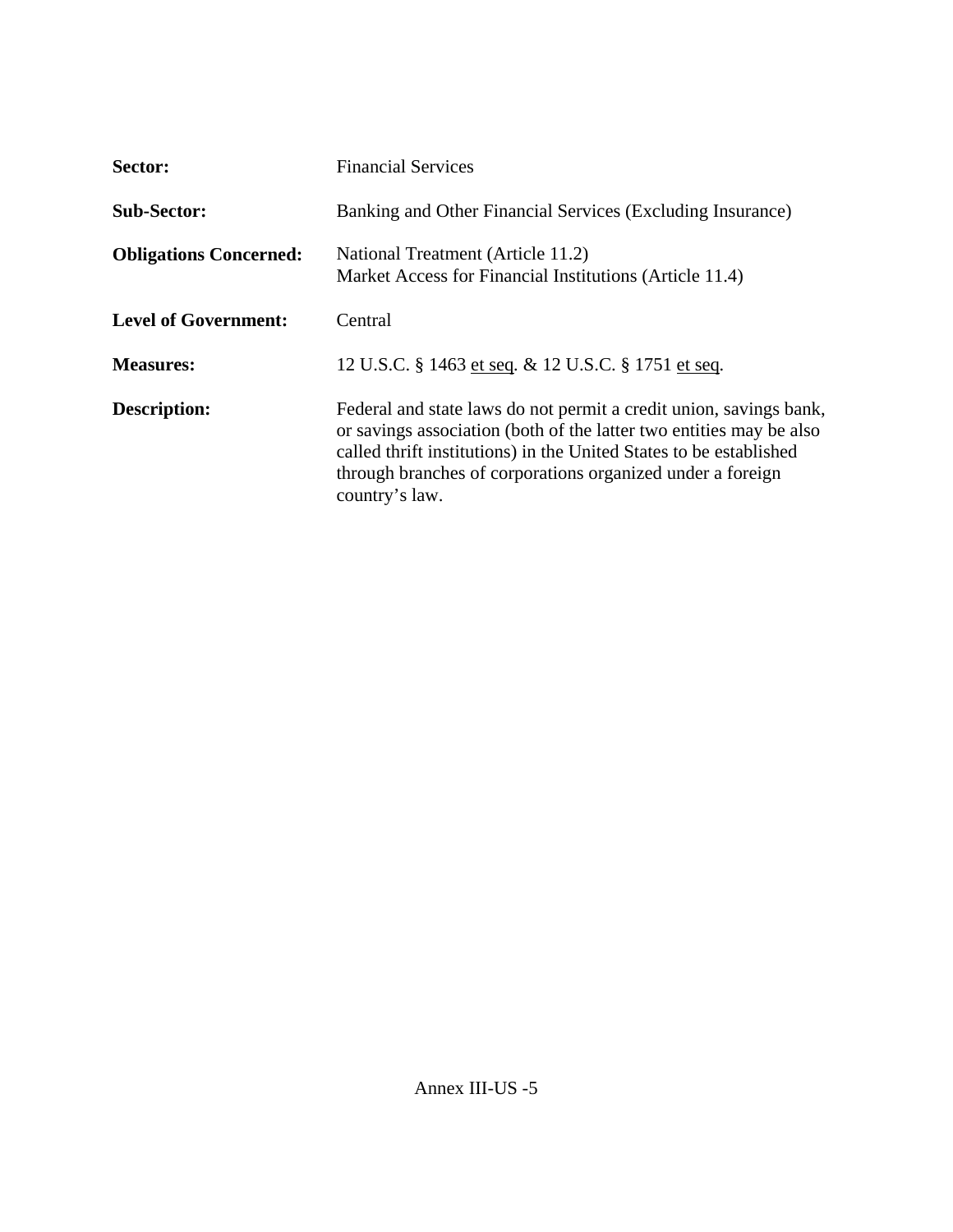| Sector:                       | <b>Financial Services</b>                                                                                                                                                                                                                                                                     |
|-------------------------------|-----------------------------------------------------------------------------------------------------------------------------------------------------------------------------------------------------------------------------------------------------------------------------------------------|
| <b>Sub-Sector:</b>            | Banking and Other Financial Services (Excluding Insurance)                                                                                                                                                                                                                                    |
| <b>Obligations Concerned:</b> | National Treatment (Article 11.2)<br>Market Access for Financial Institutions (Article 11.4)                                                                                                                                                                                                  |
| <b>Level of Government:</b>   | Central                                                                                                                                                                                                                                                                                       |
| <b>Measures:</b>              | 12 U.S.C. $\S$ 3104(d)                                                                                                                                                                                                                                                                        |
| <b>Description:</b>           | In order to accept or maintain domestic retail deposits of less than<br>\$100,000, a foreign bank must establish an insured banking<br>subsidiary. This requirement does not apply to a foreign bank<br>branch that was engaged in insured deposit-taking activities on<br>December 19, 1991. |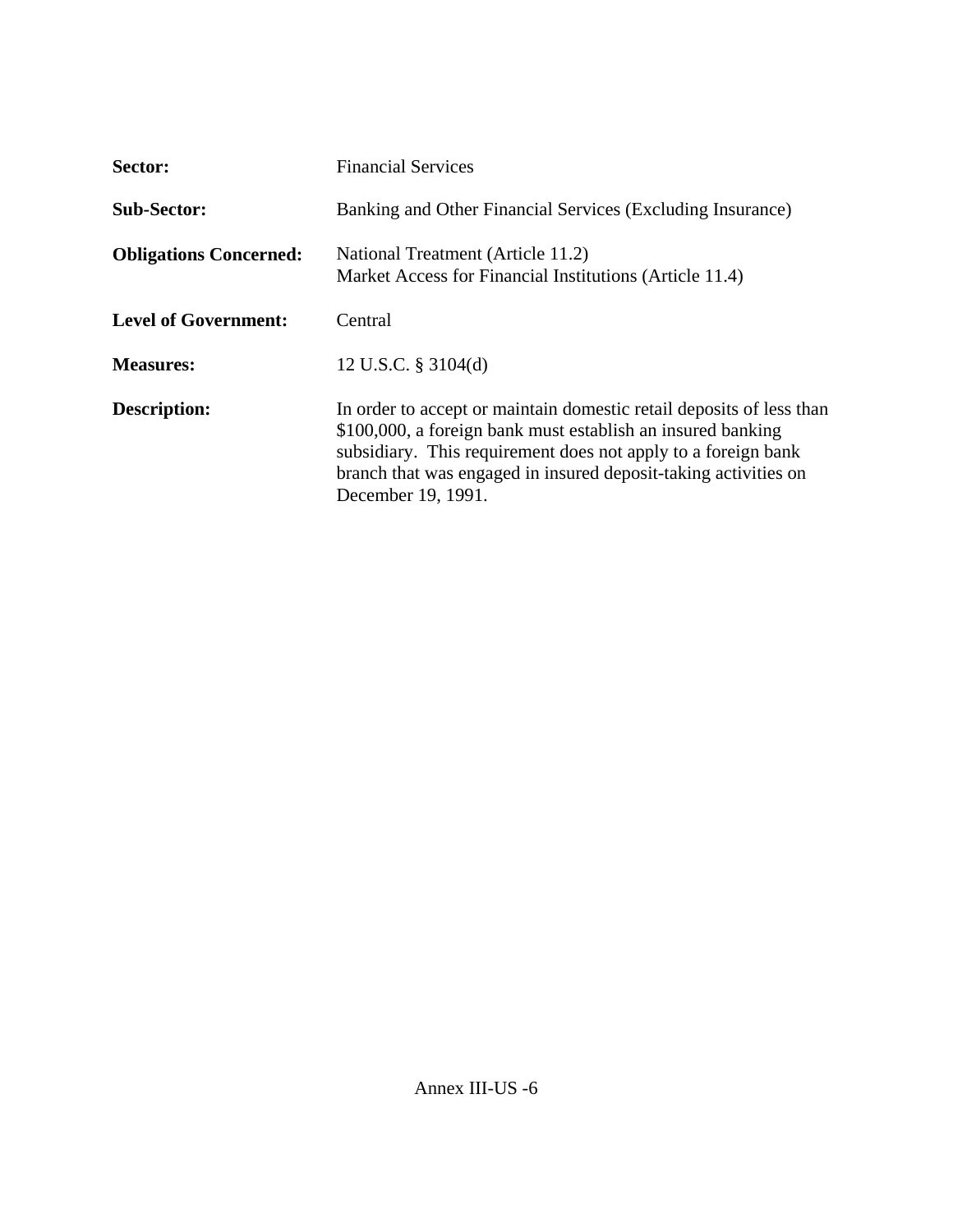| Sector:                       | <b>Financial Services</b>                                                                                                                                                                                                                                                                                                                                                                                                                                                                                                                                                                                     |
|-------------------------------|---------------------------------------------------------------------------------------------------------------------------------------------------------------------------------------------------------------------------------------------------------------------------------------------------------------------------------------------------------------------------------------------------------------------------------------------------------------------------------------------------------------------------------------------------------------------------------------------------------------|
| <b>Sub-Sector:</b>            | Banking and Other Financial Services (Excluding Insurance)                                                                                                                                                                                                                                                                                                                                                                                                                                                                                                                                                    |
| <b>Obligations Concerned:</b> | National Treatment (Article 11.2)                                                                                                                                                                                                                                                                                                                                                                                                                                                                                                                                                                             |
| <b>Level of Government:</b>   | Central                                                                                                                                                                                                                                                                                                                                                                                                                                                                                                                                                                                                       |
| <b>Measures:</b>              | 15 U.S.C. §§ 80b-2, 80b-3                                                                                                                                                                                                                                                                                                                                                                                                                                                                                                                                                                                     |
| <b>Description:</b>           | Foreign banks are required to register as investment advisers under<br>the Investment Advisers Act of 1940 to engage in securities<br>advisory and investment management services in the United<br>States, while domestic banks* (or a separately identifiable<br>department or division of the bank) do not have to register unless<br>they advise registered investment companies. The registration<br>requirement involves record maintenance, inspections, submission<br>of reports, and payment of a fee.<br>* For greater clarity, "domestic banks" include U.S. bank<br>subsidiaries of foreign banks. |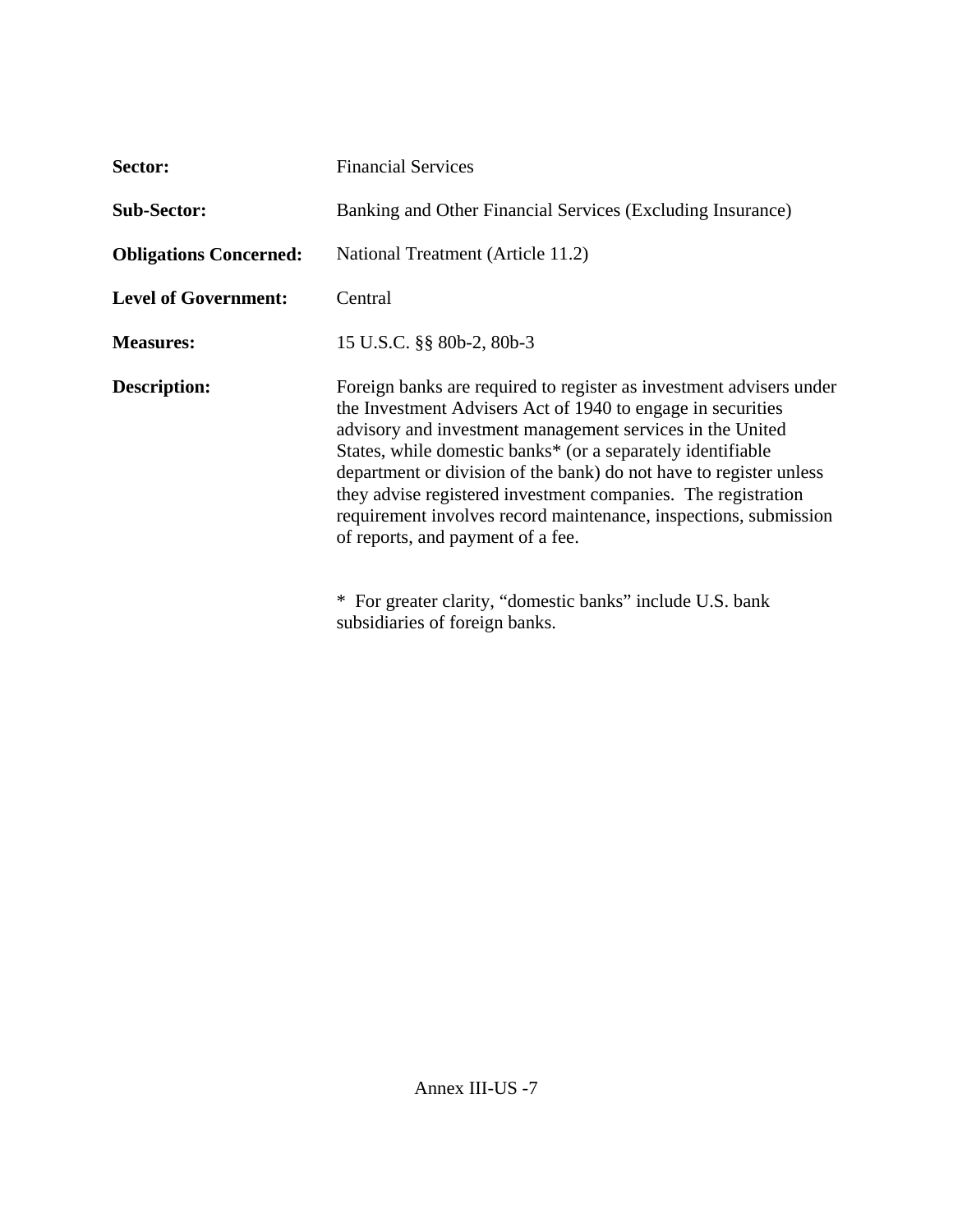| Sector:                       | <b>Financial Services</b>                                                                                                                                                                            |
|-------------------------------|------------------------------------------------------------------------------------------------------------------------------------------------------------------------------------------------------|
| <b>Sub-Sector:</b>            | Banking and Other Financial Services (Excluding Insurance)                                                                                                                                           |
| <b>Obligations Concerned:</b> | National Treatment (Article 11.2)                                                                                                                                                                    |
| <b>Level of Government:</b>   | Central                                                                                                                                                                                              |
| <b>Measures:</b>              | 12 U.S.C. §§ 221, 302, 321                                                                                                                                                                           |
| <b>Description:</b>           | Foreign banks cannot be members of the Federal Reserve System,<br>and thus may not vote for directors of a Federal Reserve Bank.<br>Foreign-owned bank subsidiaries are not subject to this measure. |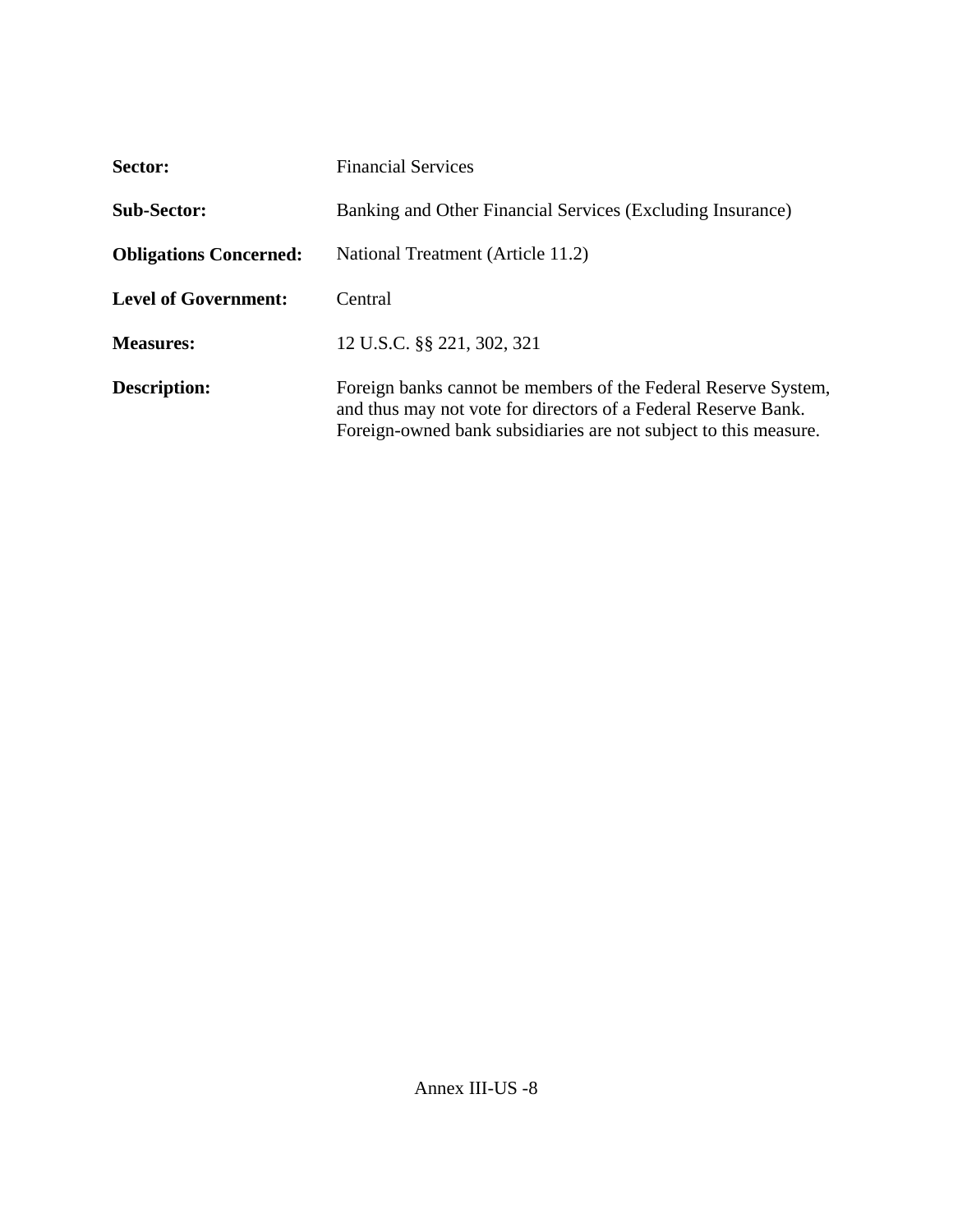| Sector:                       | <b>Financial Services</b>                                                                                                                                                                                                                                                                                                                                                                                                                                                                                                                             |
|-------------------------------|-------------------------------------------------------------------------------------------------------------------------------------------------------------------------------------------------------------------------------------------------------------------------------------------------------------------------------------------------------------------------------------------------------------------------------------------------------------------------------------------------------------------------------------------------------|
| <b>Sub-Sector:</b>            | Banking and Other Financial Services (Excluding Insurance)                                                                                                                                                                                                                                                                                                                                                                                                                                                                                            |
| <b>Obligations Concerned:</b> | Market Access for Financial Institutions (Article 11.4)                                                                                                                                                                                                                                                                                                                                                                                                                                                                                               |
| <b>Level of Government:</b>   | Central                                                                                                                                                                                                                                                                                                                                                                                                                                                                                                                                               |
| <b>Measures:</b>              | 12 U.S.C. § 36(g); 12 U.S.C. § 1828(d)(4); 12 U.S.C. §<br>1831u(a)(4)                                                                                                                                                                                                                                                                                                                                                                                                                                                                                 |
| <b>Description:</b>           | The United States undertakes no commitment with respect to<br>paragraph (b) of Article 11.4 of the Agreement in relation to the<br>expansion, via the establishment of a branch or the acquisition of<br>one or more branches of a bank without acquisition of the entire<br>bank, by a foreign bank into another state from its "home state," as<br>that term is defined under applicable law. Except as provided<br>elsewhere in this Schedule, such expansion shall be accorded on a<br>national treatment basis in accordance with headnote 2(a). |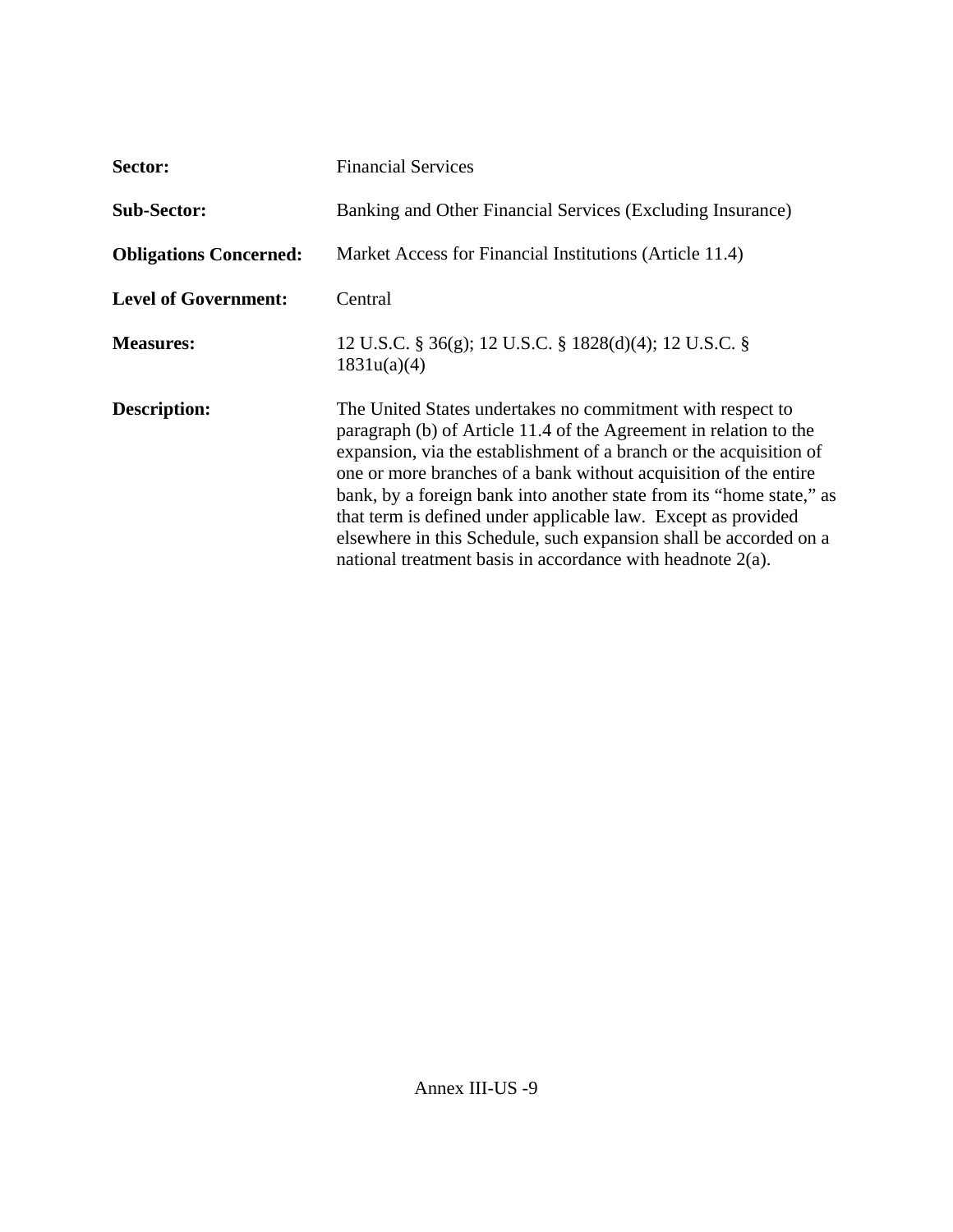| Sector:                       | <b>Financial Services</b>                                                                                                                                                                                                                                                                                                                             |
|-------------------------------|-------------------------------------------------------------------------------------------------------------------------------------------------------------------------------------------------------------------------------------------------------------------------------------------------------------------------------------------------------|
| <b>Sub-Sector:</b>            | Banking and Other Financial Services (Excluding Insurance)                                                                                                                                                                                                                                                                                            |
| <b>Obligations Concerned:</b> | Market Access for Financial Institutions (Article 11.4)                                                                                                                                                                                                                                                                                               |
| <b>Level of Government:</b>   | Central                                                                                                                                                                                                                                                                                                                                               |
| <b>Measures:</b>              | 12 U.S.C. § 1831u                                                                                                                                                                                                                                                                                                                                     |
| <b>Description:</b>           | Interstate expansion by a foreign bank through the establishment<br>of branches by merger with a bank located outside the "home"<br>state," as that term is defined under applicable law, of a foreign<br>bank shall be accorded on a national treatment basis in accordance<br>with headnote $2(a)$ , except as provided elsewhere in this Schedule. |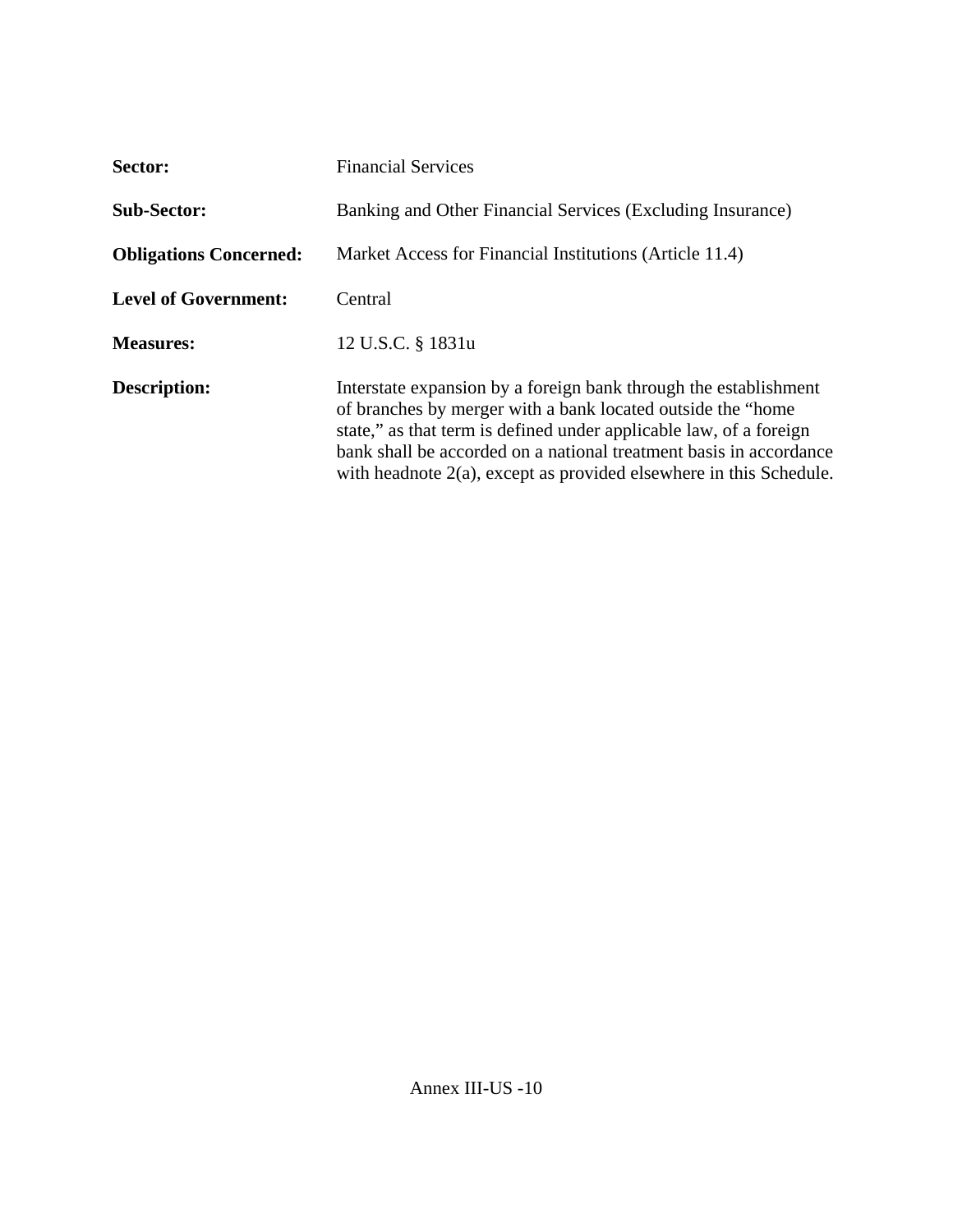| Sector:                       | <b>Financial Services</b>                                                                                                                                                             |
|-------------------------------|---------------------------------------------------------------------------------------------------------------------------------------------------------------------------------------|
| <b>Sub-Sector:</b>            | Banking and Other Financial Services (Excluding Insurance)                                                                                                                            |
| <b>Obligations Concerned:</b> | National Treatment (Article 11.2)<br>Market Access for Financial Institutions (Article 11.4)                                                                                          |
| <b>Level of Government:</b>   | Central                                                                                                                                                                               |
| <b>Measures:</b>              | 12 U.S.C. § 3102(a)(1); 12 U.S.C. § 3103(a); 12 U.S.C. § 3102(d)                                                                                                                      |
| <b>Description:</b>           | Establishment of a federal branch or agency by a foreign bank is<br>not available in the following states that may prohibit<br>establishment of a branch or agency by a foreign bank: |
|                               | Branches and agencies may be prohibited in Alabama, Kansas,<br>$\bullet$<br>Maryland, North Dakota, and Wyoming.                                                                      |
|                               | Branches, but not agencies, may be prohibited in Delaware,<br>$\bullet$<br>Florida, Georgia, Idaho, Louisiana, Mississippi, Missouri,<br>Oklahoma, Texas, and West Virginia.          |
|                               | Certain restrictions on fiduciary powers apply to federal agencies.                                                                                                                   |
|                               | Note: The cited federal measures provide that certain state law<br>restrictions shall apply to the establishment of federal branches or<br>agencies.                                  |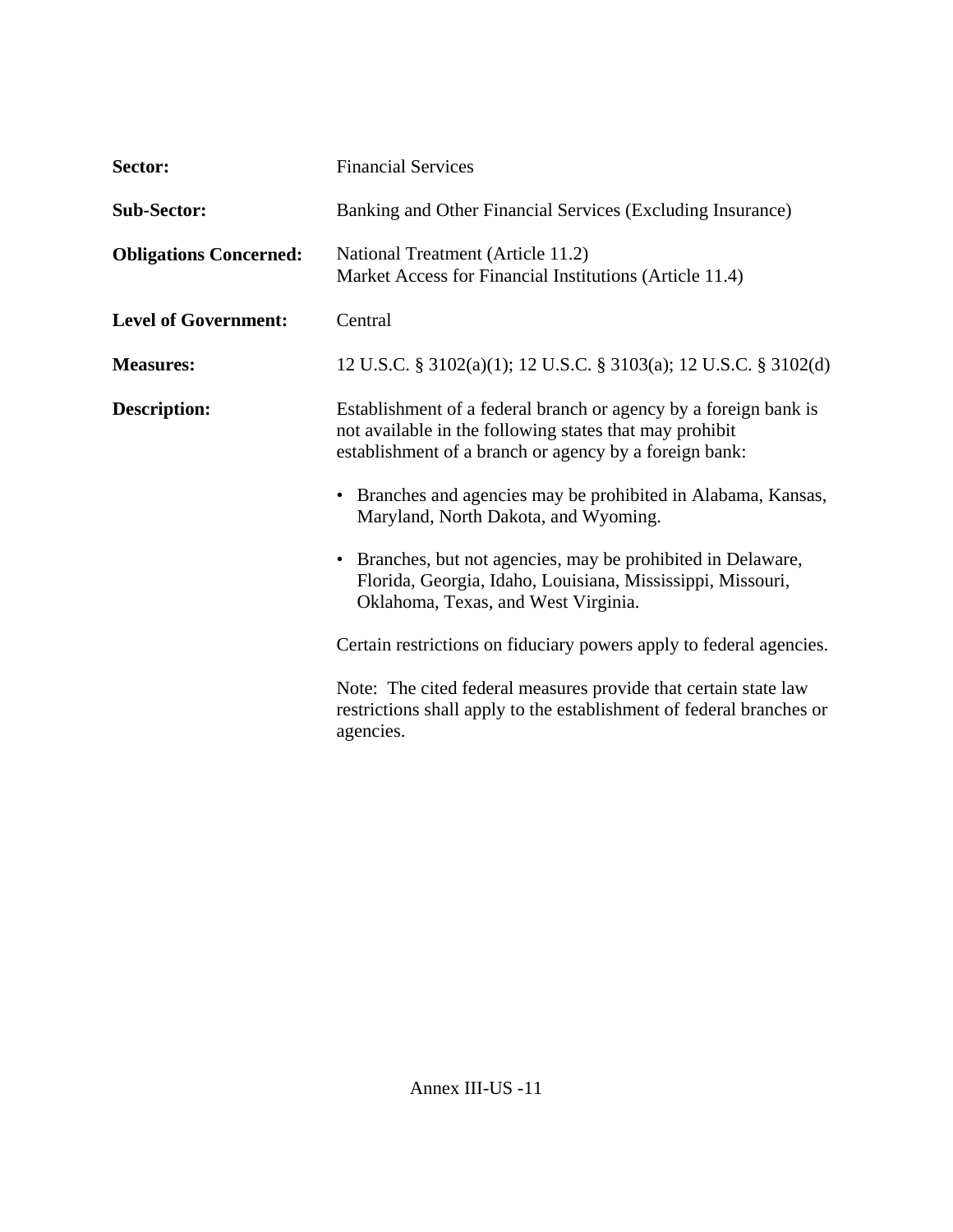| Sector:                       | <b>Financial Services</b>                                                                                                            |
|-------------------------------|--------------------------------------------------------------------------------------------------------------------------------------|
| <b>Sub-Sector:</b>            | Banking and Other Financial Services (Excluding Insurance)                                                                           |
| <b>Obligations Concerned:</b> | Most-Favored-Nation Treatment (Article 11.3)<br>Market Access for Financial Institutions (Article 11.4)                              |
| <b>Level of Government:</b>   | Central                                                                                                                              |
| <b>Measures:</b>              | 15 U.S.C. $\S 77$ iji(a)(1)                                                                                                          |
| <b>Description:</b>           | The authority to act as a sole trustee of an indenture for a bond<br>offering in the United States is subject to a reciprocity test. |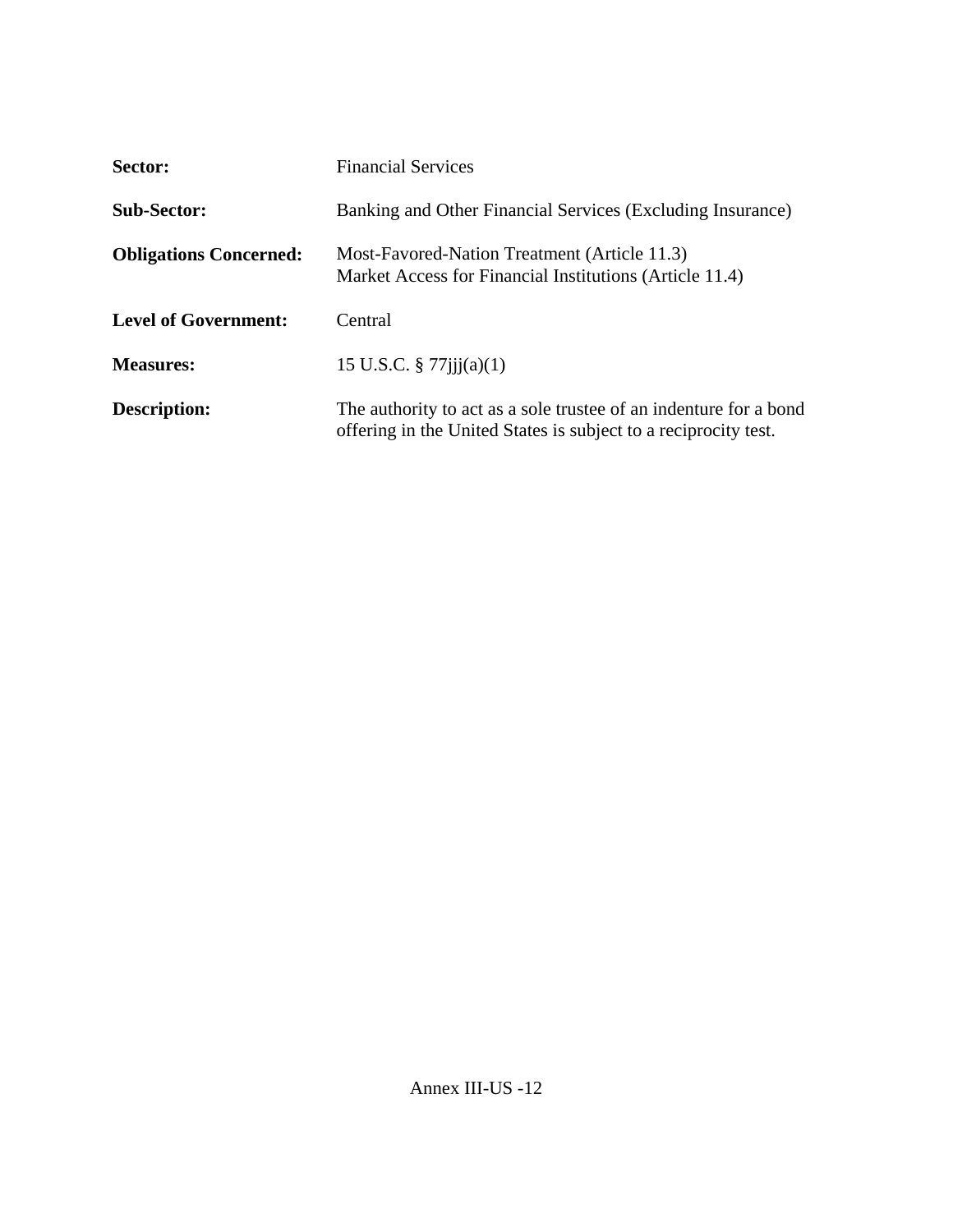| Sector:                       | <b>Financial Services</b>                                                                               |
|-------------------------------|---------------------------------------------------------------------------------------------------------|
| <b>Sub-Sector:</b>            | Banking and Other Financial Services (Excluding Insurance)                                              |
| <b>Obligations Concerned:</b> | Most-Favored-Nation Treatment (Article 11.3)<br>Market Access for Financial Institutions (Article 11.4) |
| <b>Level of Government:</b>   | Central                                                                                                 |
| <b>Measures:</b>              | 22 U.S.C. §§ 5341-5342                                                                                  |
| <b>Description:</b>           | Designation as a primary dealer in U.S. government debt securities<br>is conditioned on reciprocity.    |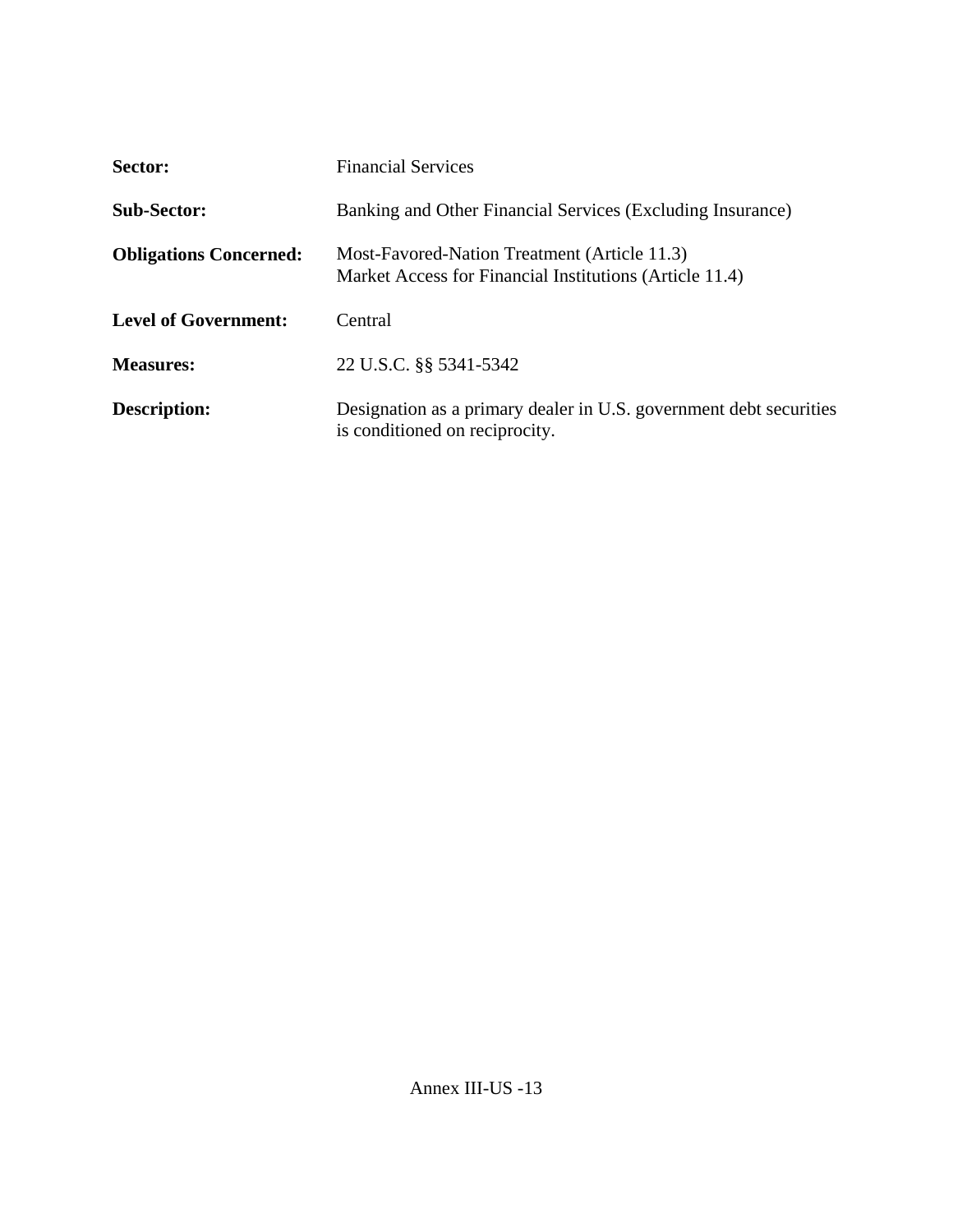| Sector:                       | <b>Financial Services</b>                                                                                                                                                                       |
|-------------------------------|-------------------------------------------------------------------------------------------------------------------------------------------------------------------------------------------------|
| <b>Sub-Sector:</b>            | Banking and Other Financial Services (Excluding Insurance)                                                                                                                                      |
| <b>Obligations Concerned:</b> | Most-Favored-Nation Treatment (Article 11.3)                                                                                                                                                    |
| <b>Level of Government:</b>   | Central                                                                                                                                                                                         |
| <b>Measures:</b>              | 15 U.S.C. $\S$ 78 $o(c)$                                                                                                                                                                        |
| <b>Description:</b>           | A broker-dealer registered under U.S. law that has its principal<br>place of business in Canada may maintain its required reserves in a<br>bank in Canada subject to the supervision of Canada. |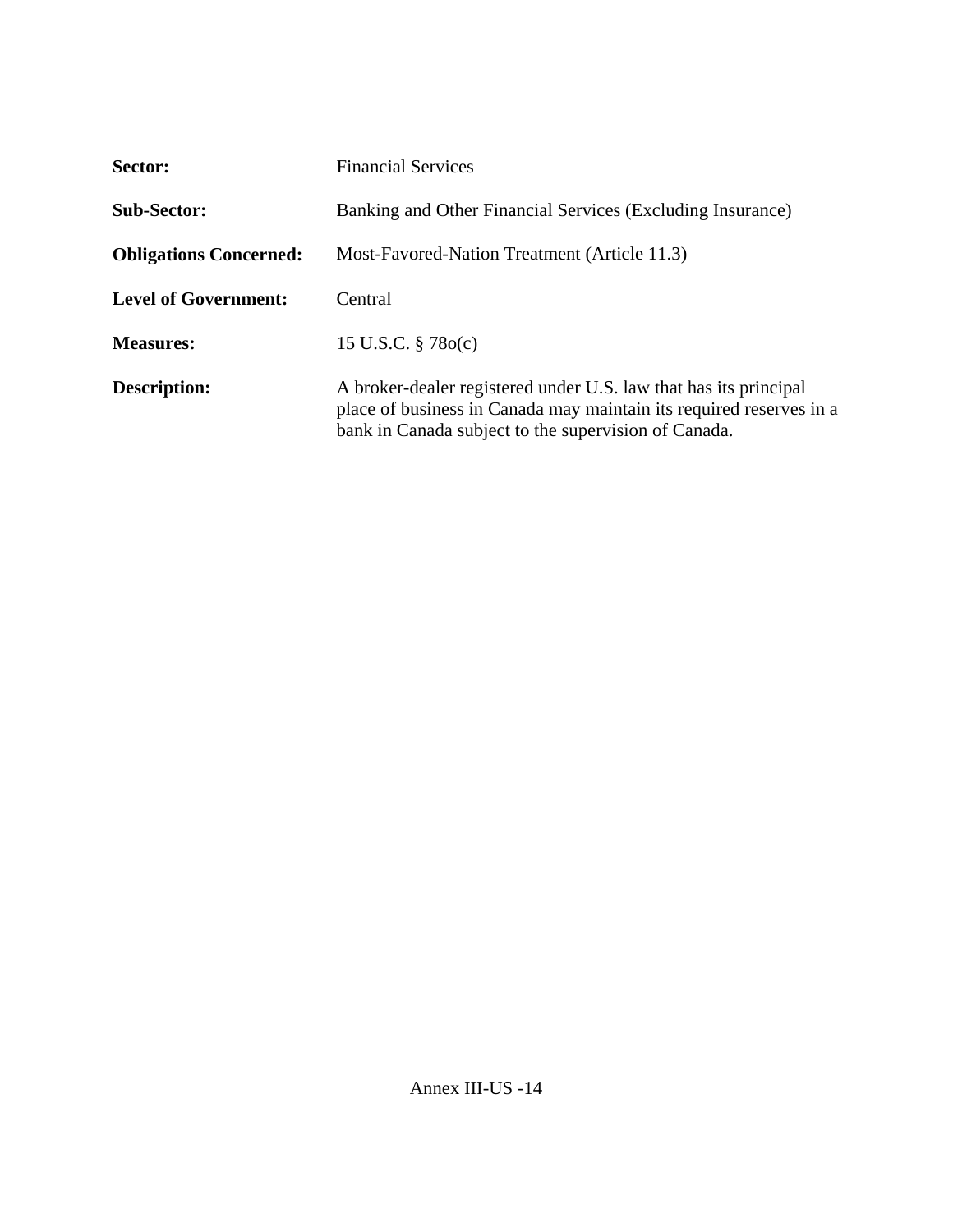| Sector:                       | <b>Financial Services</b>                                                                                                                                                                                                                                                                                                                                                                             |
|-------------------------------|-------------------------------------------------------------------------------------------------------------------------------------------------------------------------------------------------------------------------------------------------------------------------------------------------------------------------------------------------------------------------------------------------------|
| <b>Sub-Sector:</b>            | Banking and Other Financial Services (Excluding Insurance)                                                                                                                                                                                                                                                                                                                                            |
| <b>Obligations Concerned:</b> | National Treatment (Article 11.2)                                                                                                                                                                                                                                                                                                                                                                     |
| <b>Level of Government:</b>   | Central                                                                                                                                                                                                                                                                                                                                                                                               |
| <b>Measures:</b>              | 12 U.S.C. §§ 1421 et seq. (Federal Home Loan Banks); 12 U.S.C.<br>§§ 1451 et seq. (Federal Home Loan Mortgage Corporation); 12<br>U.S.C. §§ 1717 et seq. (Federal National Mortgage Association);<br>12 U.S.C. §§ 2011 et seq. (Farm Credit Banks); 12 U.S.C. §§<br>2279aa-1 et seq. (Federal Agricultural Mortgage Corporation); 20<br>U.S.C. §§ 1087-2 et seq. (Student Loan Marketing Association) |
| <b>Description:</b>           | The United States may grant advantages, including but not limited<br>to the following, to one or more of the Government-Sponsored<br>Enterprises (GSEs) listed above:<br>• Capital, reserves, and income of the GSE are exempt from                                                                                                                                                                   |
|                               | certain taxation.                                                                                                                                                                                                                                                                                                                                                                                     |
|                               | • Securities issued by the GSE are exempt from registration and<br>periodic reporting requirements under federal securities laws.                                                                                                                                                                                                                                                                     |
|                               | • The U.S. Treasury may, in its discretion, purchase obligations<br>issued by the GSE.                                                                                                                                                                                                                                                                                                                |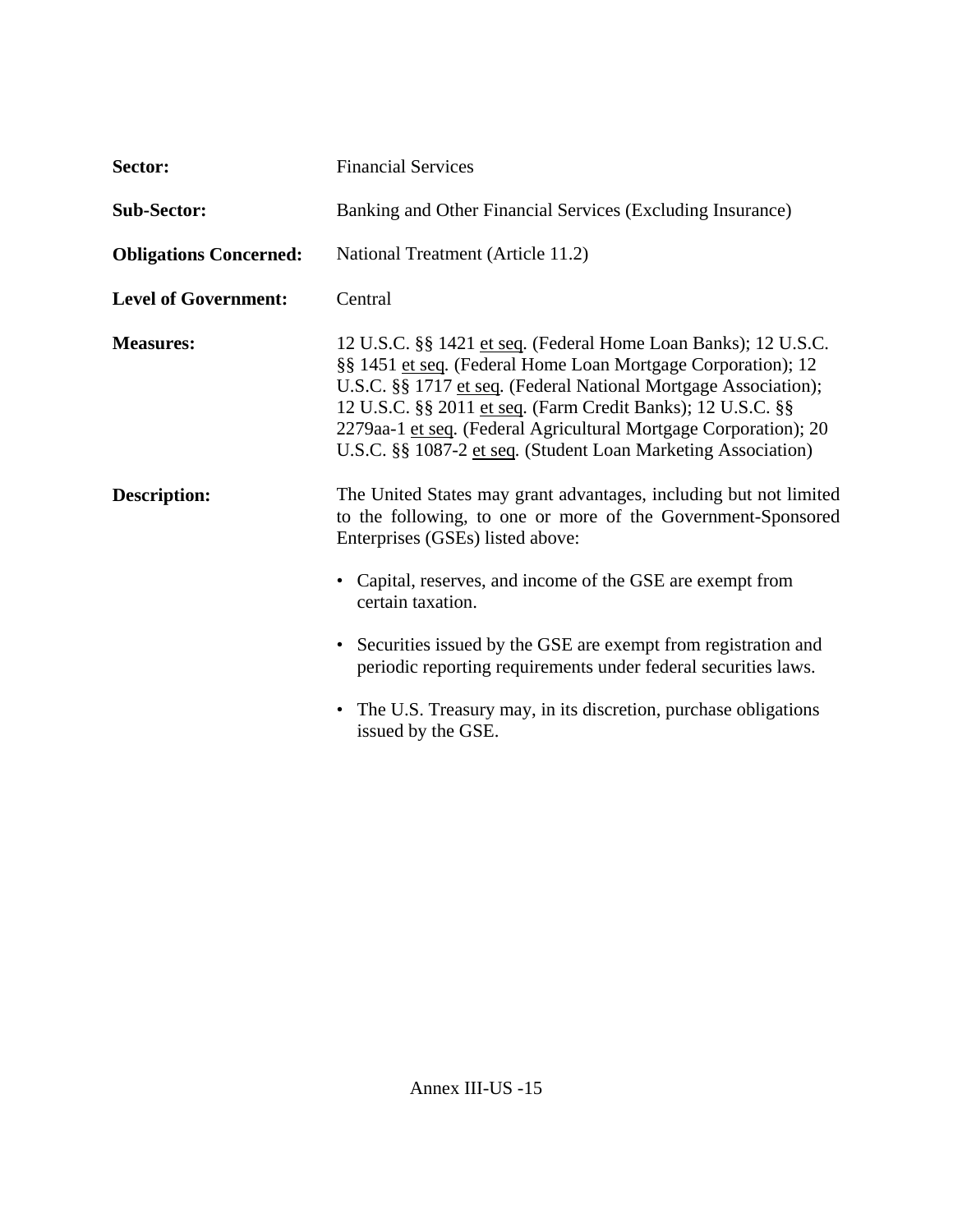| Sector:                       | <b>Financial Services</b>                                                                                                                                                                                |
|-------------------------------|----------------------------------------------------------------------------------------------------------------------------------------------------------------------------------------------------------|
| <b>Sub-Sector:</b>            | Banking and Other Financial Services (Excluding Insurance)                                                                                                                                               |
| <b>Obligations Concerned:</b> | National Treatment (Article 11.2)<br>Most-Favored-Nation Treatment (Article 11.3)<br>Market Access for Financial Institutions (Article 11.4)<br>Senior Management and Boards of Directors (Article 11.8) |
| <b>Level of Government:</b>   | Regional                                                                                                                                                                                                 |
| <b>Measures:</b>              | All existing non-conforming measures of all states, the District of<br>Columbia, and Puerto Rico                                                                                                         |
| <b>Description:</b>           |                                                                                                                                                                                                          |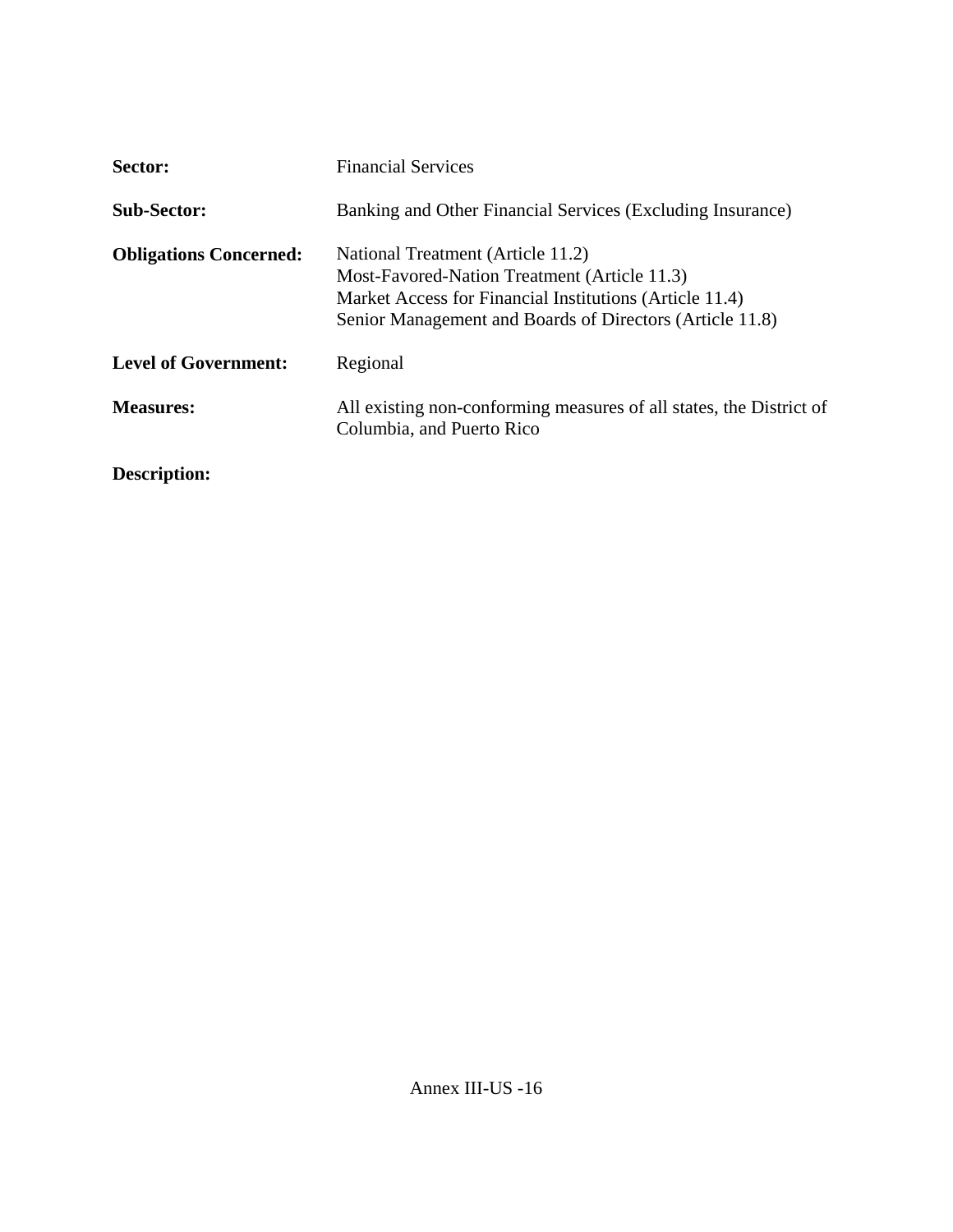| Sector:                       | <b>Financial Services</b>                                                                                           |
|-------------------------------|---------------------------------------------------------------------------------------------------------------------|
| <b>Sub-Sector:</b>            | Insurance                                                                                                           |
| <b>Obligations Concerned:</b> | National Treatment (Article 11.2)<br>Cross-Border Trade (Article 11.5)                                              |
| <b>Level of Government:</b>   | Central                                                                                                             |
| <b>Measures:</b>              | 31 U.S.C. § 9304                                                                                                    |
| <b>Description:</b>           | Branches of foreign insurance companies are not permitted to<br>provide surety bonds for U.S. Government contracts. |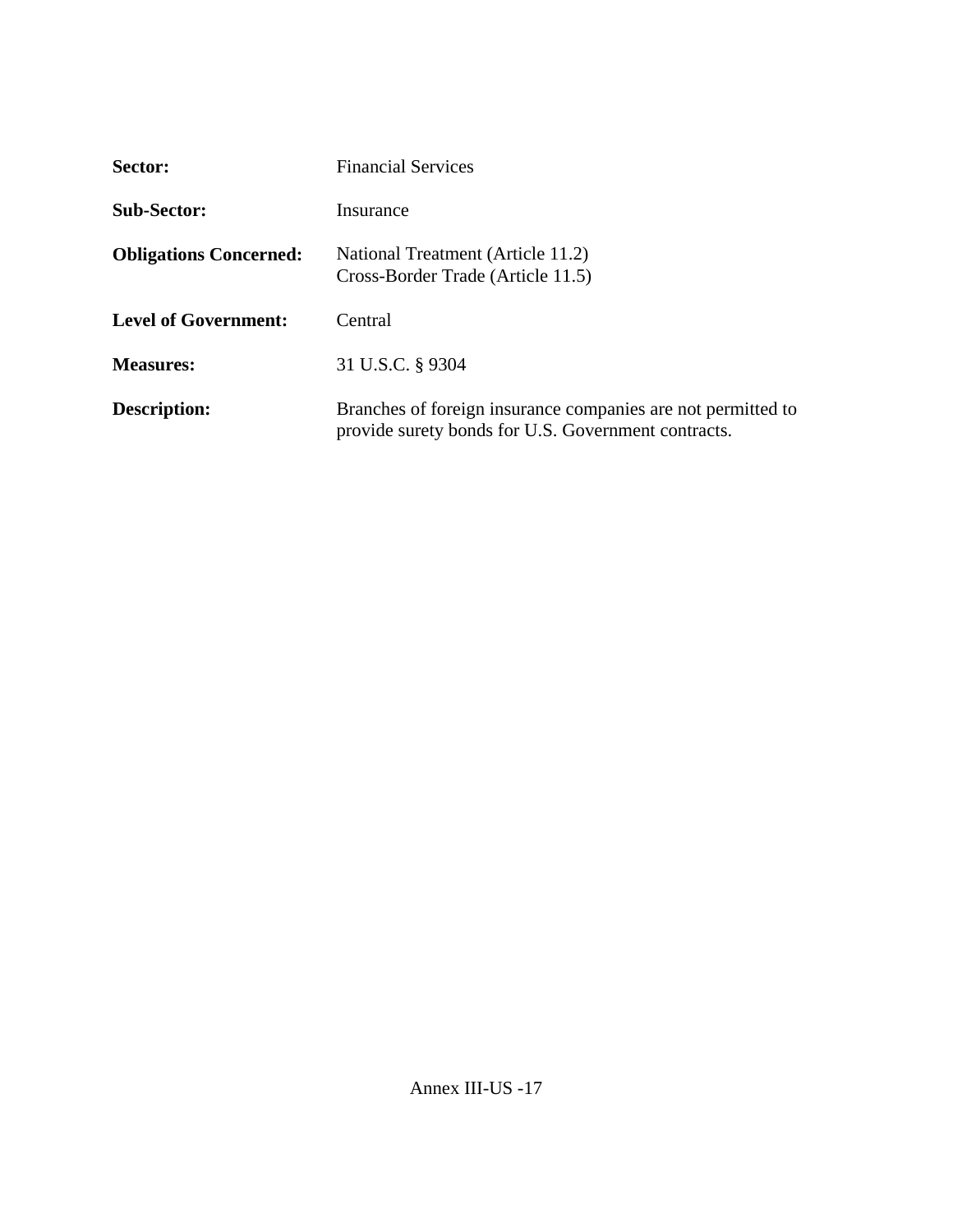| Sector:                       | <b>Financial Services</b>                                                                                                                                                                                                                                             |
|-------------------------------|-----------------------------------------------------------------------------------------------------------------------------------------------------------------------------------------------------------------------------------------------------------------------|
| <b>Sub-Sector:</b>            | Insurance                                                                                                                                                                                                                                                             |
| <b>Obligations Concerned:</b> | National Treatment (Article 11.2)<br>Cross-Border Trade (Article 11.5)                                                                                                                                                                                                |
| <b>Level of Government:</b>   | Central                                                                                                                                                                                                                                                               |
| <b>Measures:</b>              | 46 C.F.R. § 249.9                                                                                                                                                                                                                                                     |
| <b>Description:</b>           | When more than 50 per cent of the value of a maritime vessel<br>whose hull was built under federally guaranteed mortgage funds is<br>insured by a non-U.S. insurer, the insured must demonstrate that<br>the risk was substantially first offered in the U.S. market. |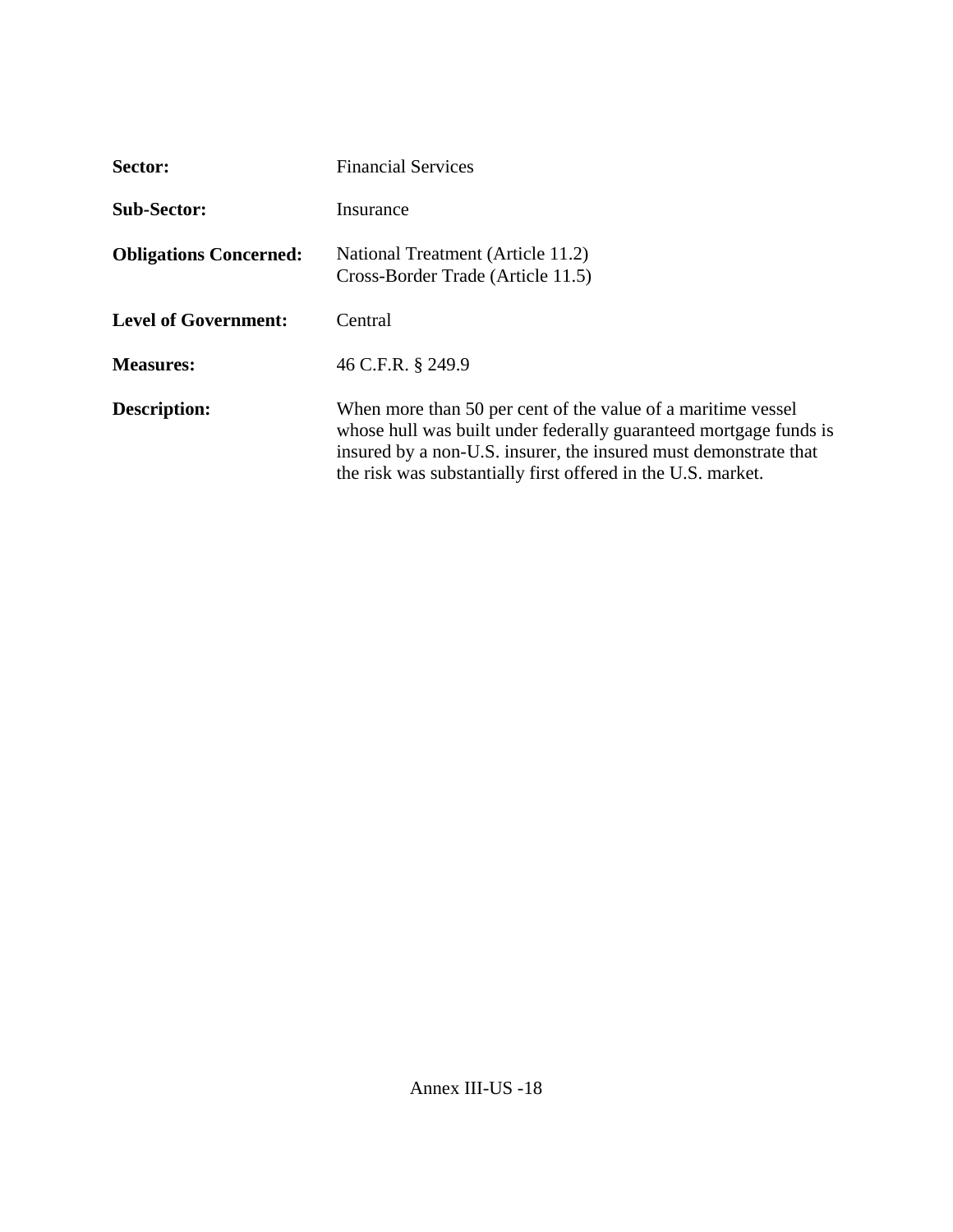| Sector:                       | <b>Financial Services</b>                                                                                                                                           |
|-------------------------------|---------------------------------------------------------------------------------------------------------------------------------------------------------------------|
| <b>Sub-Sector:</b>            | Insurance                                                                                                                                                           |
| <b>Obligations Concerned:</b> | Market Access for Financial Institutions (Article 11.4)                                                                                                             |
| <b>Level of Government:</b>   | All                                                                                                                                                                 |
| <b>Measures:</b>              |                                                                                                                                                                     |
| <b>Description:</b>           | The United States reserves the right to adopt or maintain any<br>measure that is not inconsistent with the United States' obligations<br>under Article XVI of GATS. |